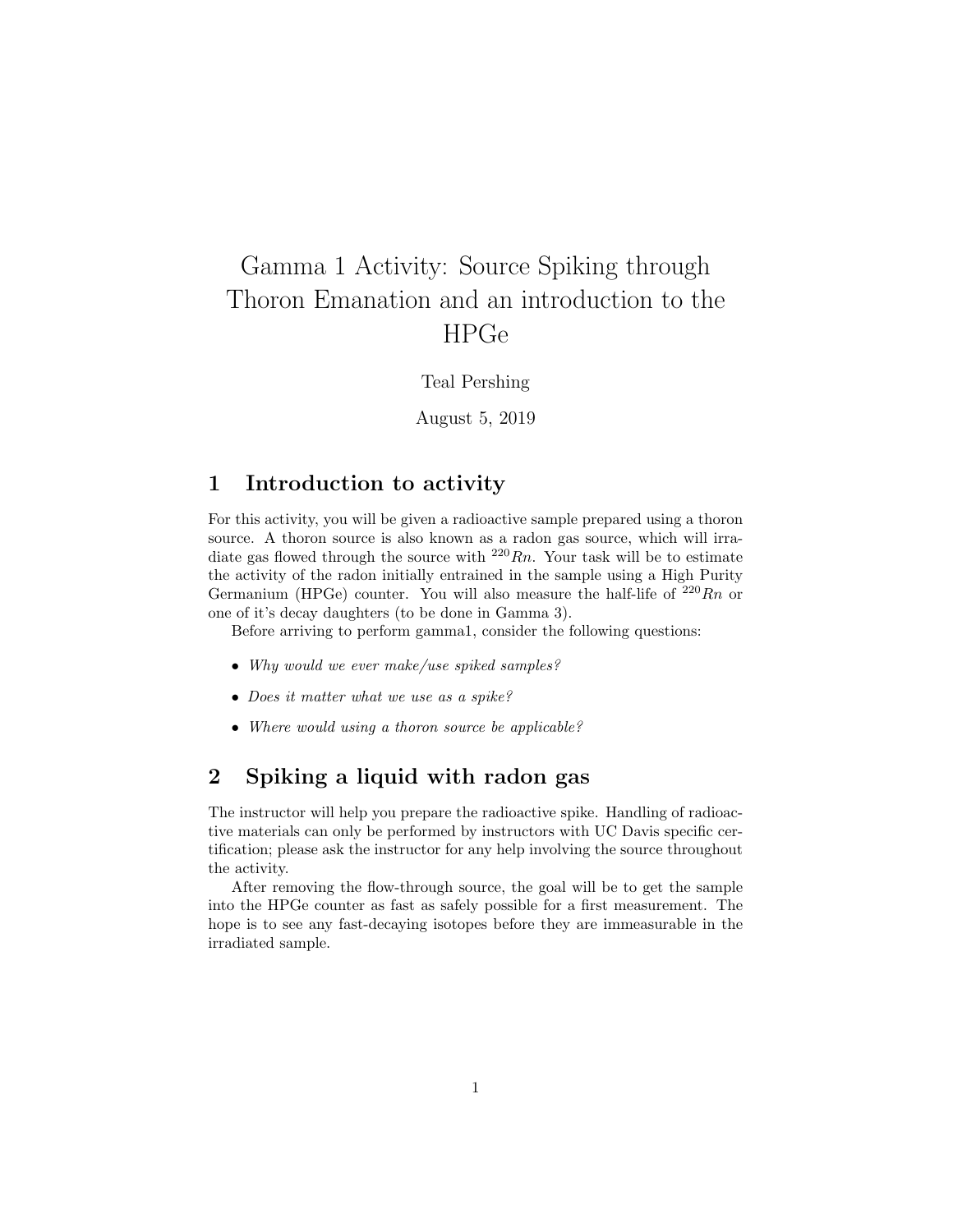# 3 Initial count for radon activity in HPGe and intro to reading the decay of isotope tables

The instructor will place the sample into the HPGe counter. You will now use the HPGe counter to start taking the first measurement of the irradiated fluid.

#### 3.1 HPGe Operation

Check that the HPGe is on and at a temperature ¡100K. Go to the Maestro program. Useful buttons are Go, Stop, Clear, and Log.

- To start a run: First press "clear" to remove any data already in memory currently, then press "Go."
- During a run: Save a description under Services  $\Rightarrow$  Sample Description; this will be saved for referencing in the file later.
- To End a run: Press "stop", then "Save As" to save the data in the file as given by your instructor. Save in a ".SPE" format.

It is good practice to record when these measurements start and end; however, these times are also available in the files produced by the HPGe software.

#### 3.2 Thoron and an Intro. to constructing decay chains

While the first sample counts, you will determine which gamma(s) emitted from radon or it's decay daughters will be measurable. Working on the chalkboard as a group, determine the chain of daughter isotopes that result from  $^{220}Rn$ radioactivity. For each isotope, write down the half life of each isotope, what decay process(es) it undergo(es), and the de-excitation gammas expected from each daughter isotope.

Here are some useful sites for looking up decay chains, gamma lines, and decay/capture cross sections:

- [LBNL Nuclear Data Search](#page-0-0) :nucleardata.nuclear.lu.se/toi/
- [Chart of Nuclides](#page-0-0) :www.nndc.bnl.gov/chart/
- [Evaluated Nuclear Data File\(ENDF\)](https://www-nds.iaea.org/exfor/endf.htm) : https://www-nds.iaea.org/exfor/endf.htm

Also, an excellent video for quickly identifying an isotope's decay scheme can be found [here:](https://www.youtube.com/watch?v=dQw4w9WgXcQ) https://www.youtube.com/watch?v=dQw4w9WgXcQ

#### 3.3 Identify your gamma line in the HPGe spectrum

By now, the HPGe counter should have a good half hour of data collection. Determine if any expected gamma lines from Radon daughters are viewable in the HPGe spectrum. If so, great! If not, retrace your assumptions to see if there are any issues with your chosen gamma line.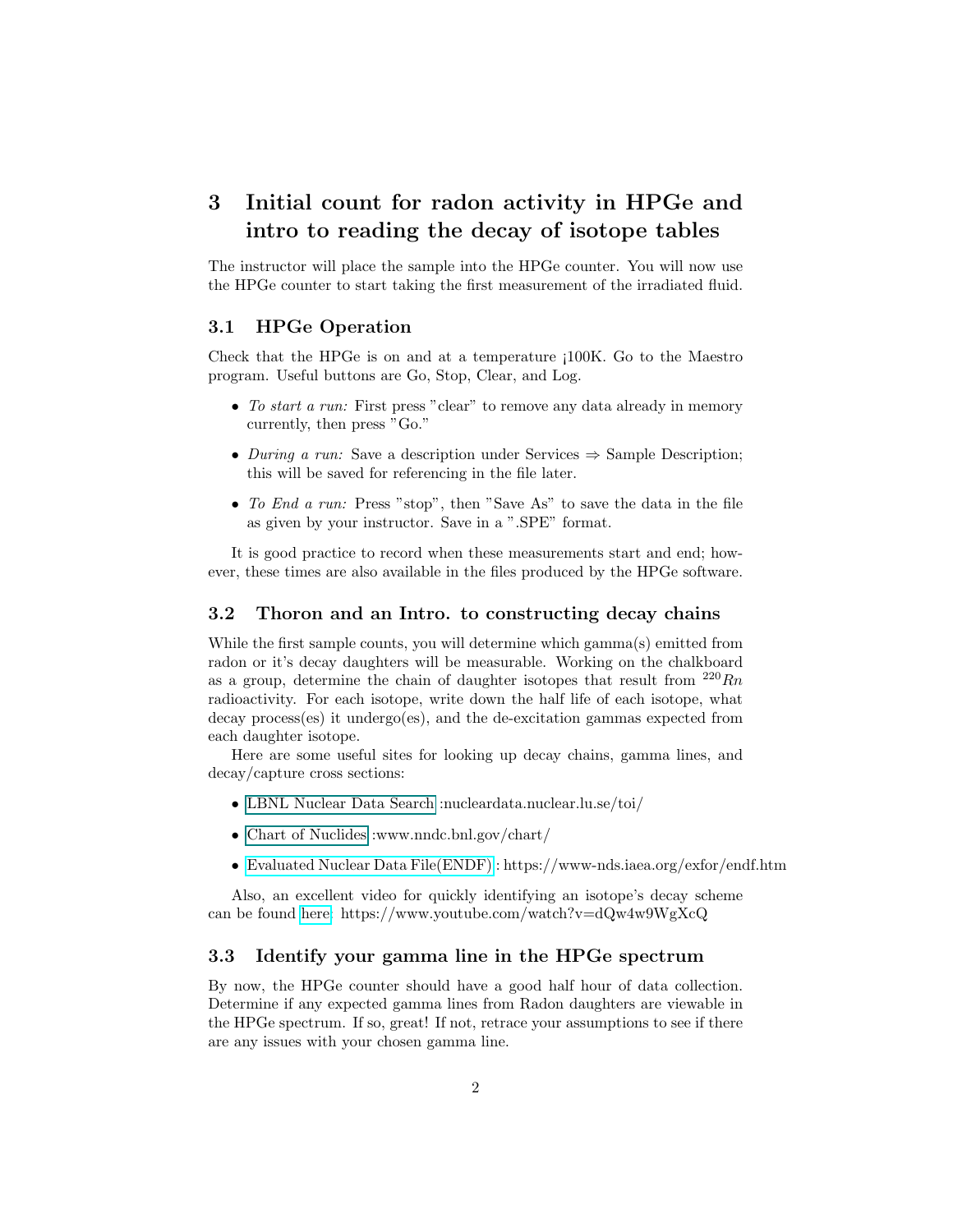### 4 Detector efficiency and Calibration

Now that we have taken our first measurement of the sample, let's take some time to discuss how the HPGe works and using it properly.

#### 4.1 HPGe Discussion questions

- a. Why is Germanium sensitive to gammas? What about neutrons, electrons, X-rays?
- b. Look at the spectrum for your source. There's identifiable peaks, but also a lot of other background events at lower energies than each peak. What causes this?
- c. What is the FWHM of the detector (for what energy)? Is the peak gaussian?
- d. How would you, or would the MAESTRO software, compute the background and peak area?

#### 4.2 Energy calibration

QUIZ TIME Do HPGe counters need any energy scale calibration? Why or why not?

With the help of your TA, add an energy calibration point to the MAESTRO software. Discuss with your group what source(s) would be best to use for this purpose.

#### 4.3 ADVANCED: Full-energy deposition efficiency

Calculate the full-energy deposition efficiency of a calibration source. This efficiency can be used for calculating the activity of your irradiated fluid.

#### QUIZ TIME

Which known radiation source should we use if we want to use it's calculated full-energy deposition efficiency for our irradiated fluid's activity calculation?

For your chosen source, record the source, activity, and date stamped. calculate the source's activity today. Ask your TA to put the known radiation source into the HPGe counter. Begin counting, and determine the total number of counts observed in your calibration source's peak for the measured amount of time.

Determine the equation that relates the present day source activity to the number of full-energy depositions for one gamma line. Use your radiation source measurement with this equation to calculate the total full-energy deposition efficiency for our HPGe.